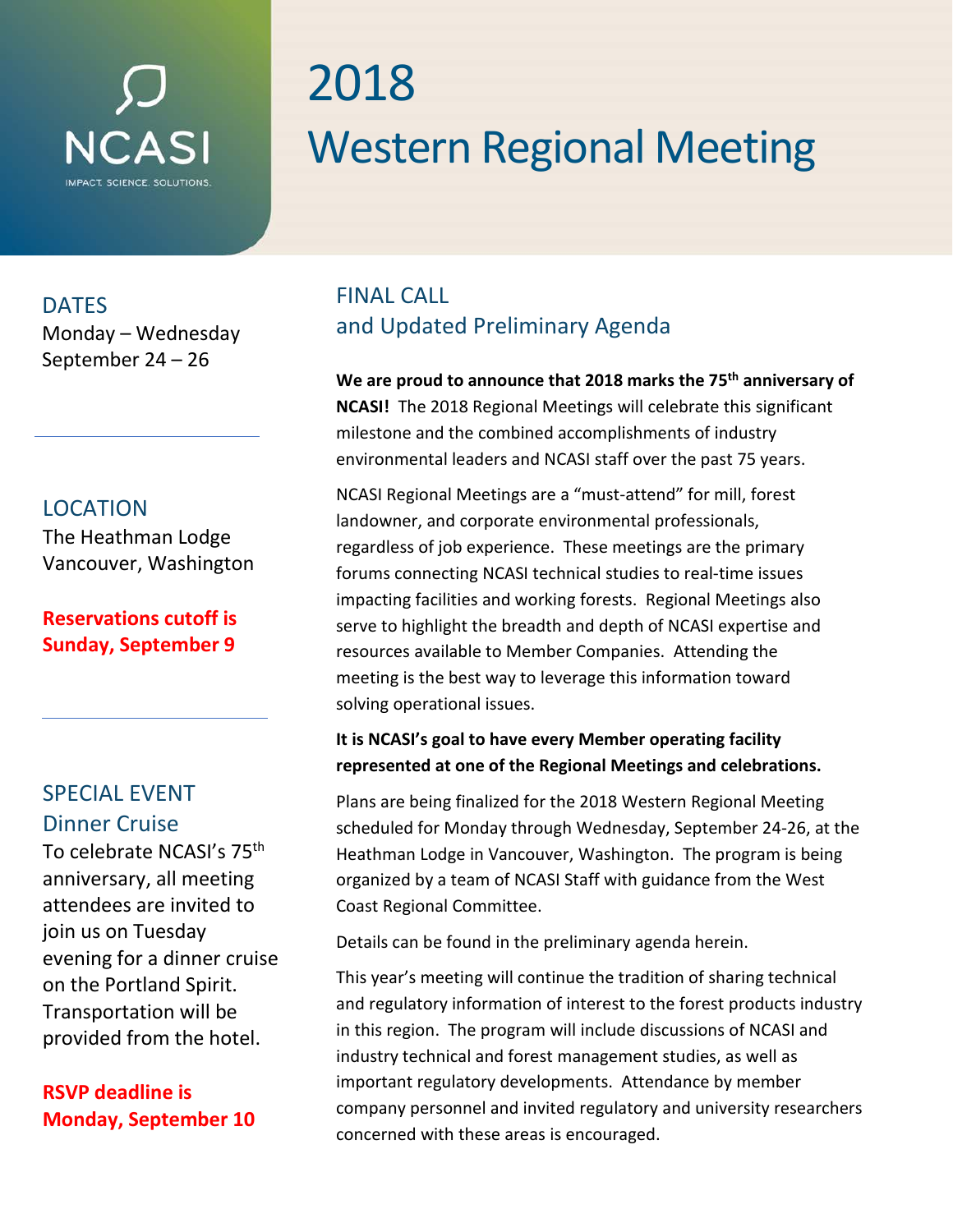

#### PROGRAM

Three **workshops** are planned for Monday afternoon, September 24:

- Environmental Regulations "Bootcamp" covering essential federal environmental regulations and their application in the forest products industry
- Two sequential roundtable discussions on water and air permitting (concurrent with the Bootcamp)
- A combined workshop on Leveraging NCASI Resources

Immediately following the workshops on Monday NCASI will host a reception to welcome all attendees to the Western Regional Meeting.

Tuesday morning's **General Session** will feature summary perspectives on NCASI's contributions over 75 years and cover other topics of regional regulatory and technical interest.

The **Water Quality Technical Session** and **Wood Products Technical Session** will be held concurrently on Tuesday afternoon. Three technical sessions will be held on Wednesday. The **Sustainability Technical Session** will begin in the morning and be followed by the **Air Quality Technical Session** through the afternoon. The **Forestry Technical Session** will also begin in the morning and continue through the afternoon. Details for each session are provided on the **Preliminary Agenda** included with this notice.

On Tuesday evening, registrants are invited to participate in a **dinner cruise on the Portland Spirit** in celebration of NCASI's 75 years of service to the industry. Buses will provide transportation to and from the meeting hotel. The cruise and dinner are included with registration to the meeting, and nonparticipating guests may attend for a nominal fee. The cruise operators will require photo identification for boarding. **RSVPs must be received by Monday, September 10.**

#### REGISTRATION

Those planning to attend the meeting can register online at [2018 Western Regional Meeting.](https://www.regonline.com/2018ncasiwrm) Government agency personnel and university staff are asked to share the cost of the meeting by paying a reduced registration fee. Lunch will be provided on each day for those who pre-register, and all registrants are invited to attend the Monday reception and the Tuesday dinner cruise.

Those with Professional Engineering, Certified Forester, or other certifications should note that NCASI is an approved Continuing Professional Competency sponsor and can offer professional development credits to those attending this Regional Meeting.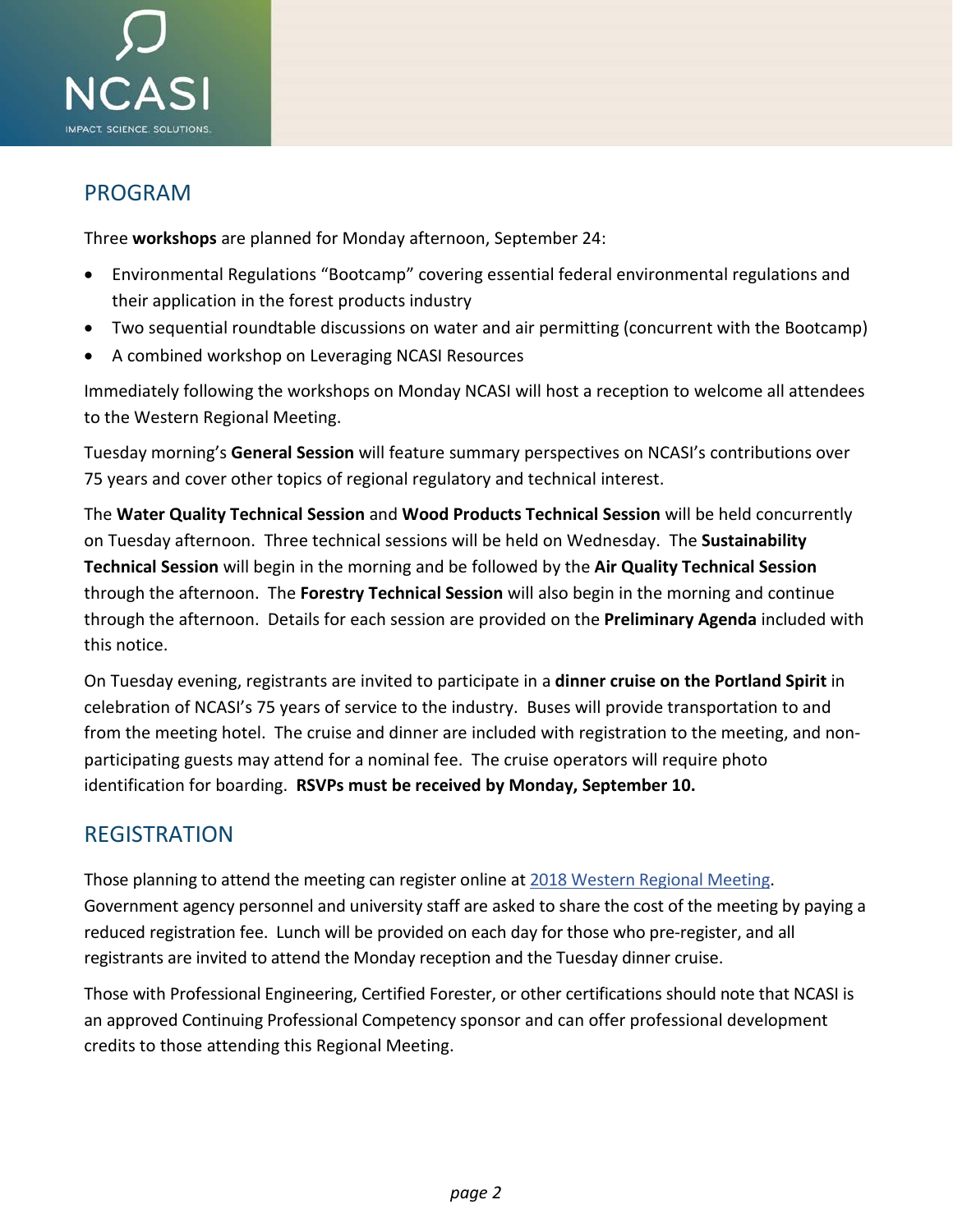

#### **LODGING**

A block of rooms has been reserved at the Heathman Lodge with a **cutoff date for reservations of Sunday, September 9.** Reservations can be made by telephoning the Heathman Lodge at 888-475- 3100 prior to the cutoff date and requesting NCASI's room rate. A special rate of \$143.00 (plus taxes and fees) per night has been arranged for the NCASI Western Regional Meeting. Upgrade to 'Business Level' is available for an additional fee. Note that the room block rate is not available when making reservations online.

#### ADDITIONAL INFORMATION

A preliminary agenda is included herein. If you have questions about the meeting, please contact Paul Wiegand (919-941-6417 or pwiegand@ncasi.org). Jake Verschuyl (360-293-4748 or jverschuyl@ncasi.org) can assist with matters regarding the Forestry Session. For general information or registration concerns, contact Karen Phelps (kphelps@ncasi.org) at the West Coast Regional Center.

We look forward to seeing you at the 2018 Western Regional Meeting!

**[Register](https://www.regonline.com/2018ncasiwrm) [Here](https://www.regonline.com/2018ncasiwrm)**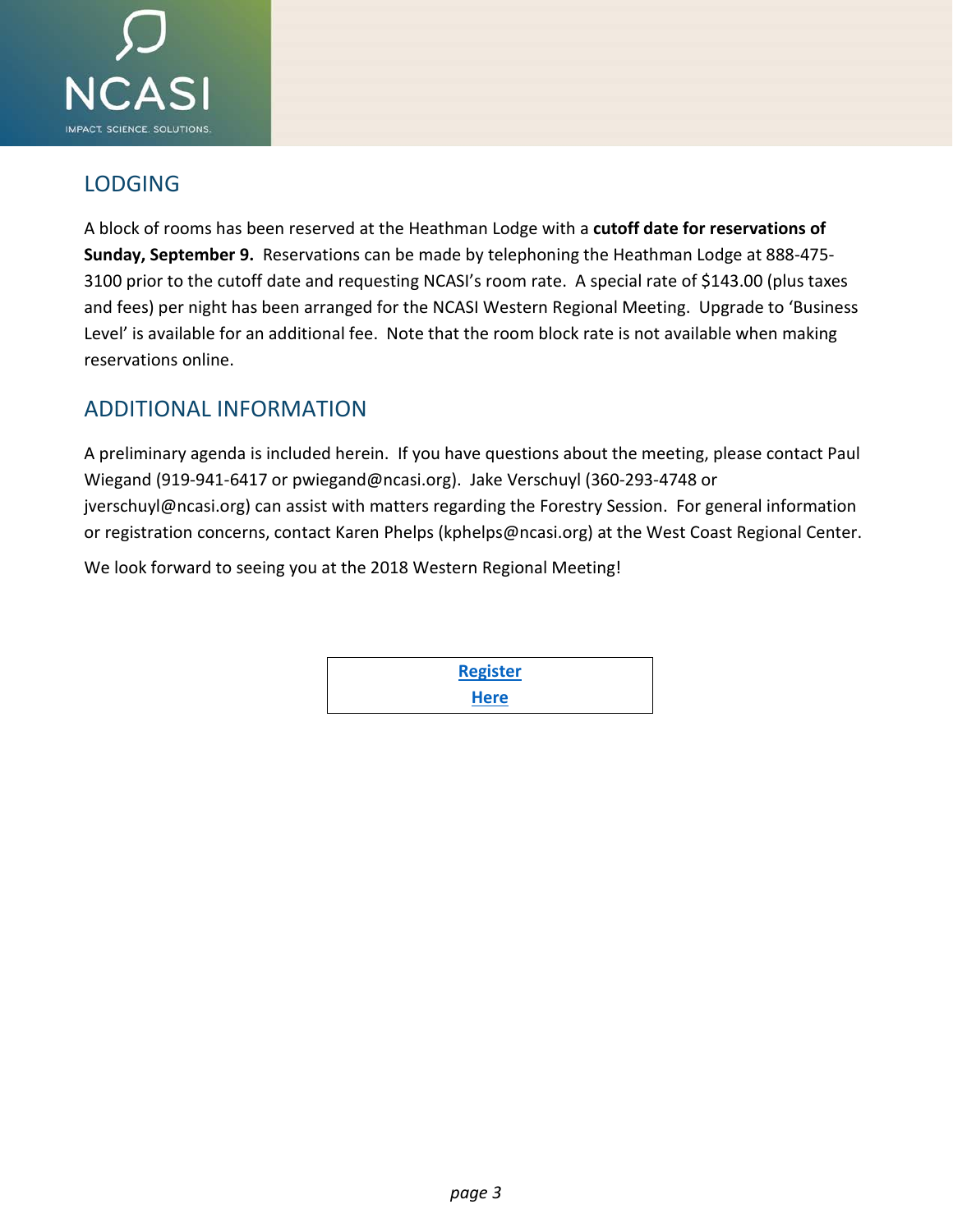# **2018 NCASI Western Regional Meeting**

#### **Overall Outline**

#### **Monday, September 24, 2018 – Workshops**

| 12:00 NOON to 3:00 PM               | Environmental Bootcamp - Environmental Regulations              |  |
|-------------------------------------|-----------------------------------------------------------------|--|
| 12:00 NOON to 1:30 PM               | Air Permitting Roundtable                                       |  |
| 1:30 PM to 3:00 PM                  | <b>Water Permitting Roundtable</b>                              |  |
| 3:15 PM to 4:30 PM                  | Leveraging NCASI Resources                                      |  |
| 4:45 PM to 6:00 PM                  | <b>Welcome Reception</b>                                        |  |
| Tuesday, September 25, 2018         |                                                                 |  |
| 8:00 AM to 12:00 NOON               | <b>General Session</b><br><b>Fort Vancouver Ballrooms</b>       |  |
| 12:00 NOON to 1:30 PM               | Lunch<br><b>Lewis and Clark Ballrooms</b>                       |  |
| 1:30 PM to 4:30 PM                  | <b>Water Quality</b><br><b>General Marshall/Grant Ballrooms</b> |  |
| 1:30 PM to 4:30 PM                  | <b>Wood Products</b><br><b>General Howard Ballroom</b>          |  |
| 5:00 PM                             | <b>Buses Depart for Dinner Cruise</b>                           |  |
| $6:00 \text{ PM} - 9:00 \text{ PM}$ | <b>Dinner Cruise</b>                                            |  |
| Wednesday, September 26, 2018       |                                                                 |  |
| 8:00 AM to 10:00 AM                 | Sustainability                                                  |  |

|                     | ------------<br><b>General Marshall/Grant Ballrooms</b>                 |
|---------------------|-------------------------------------------------------------------------|
| 10:30 AM to 4:30 PM | Air Quality<br><b>General Marshall/Grant Ballrooms</b>                  |
| 8:00 AM to 5:00 PM  | <b>Forest Watersheds and Wildlife</b><br><b>General Howard Ballroom</b> |
| 11:30 AM to 1:30 PM | Lunch<br>Lewis and Clark Ballrooms                                      |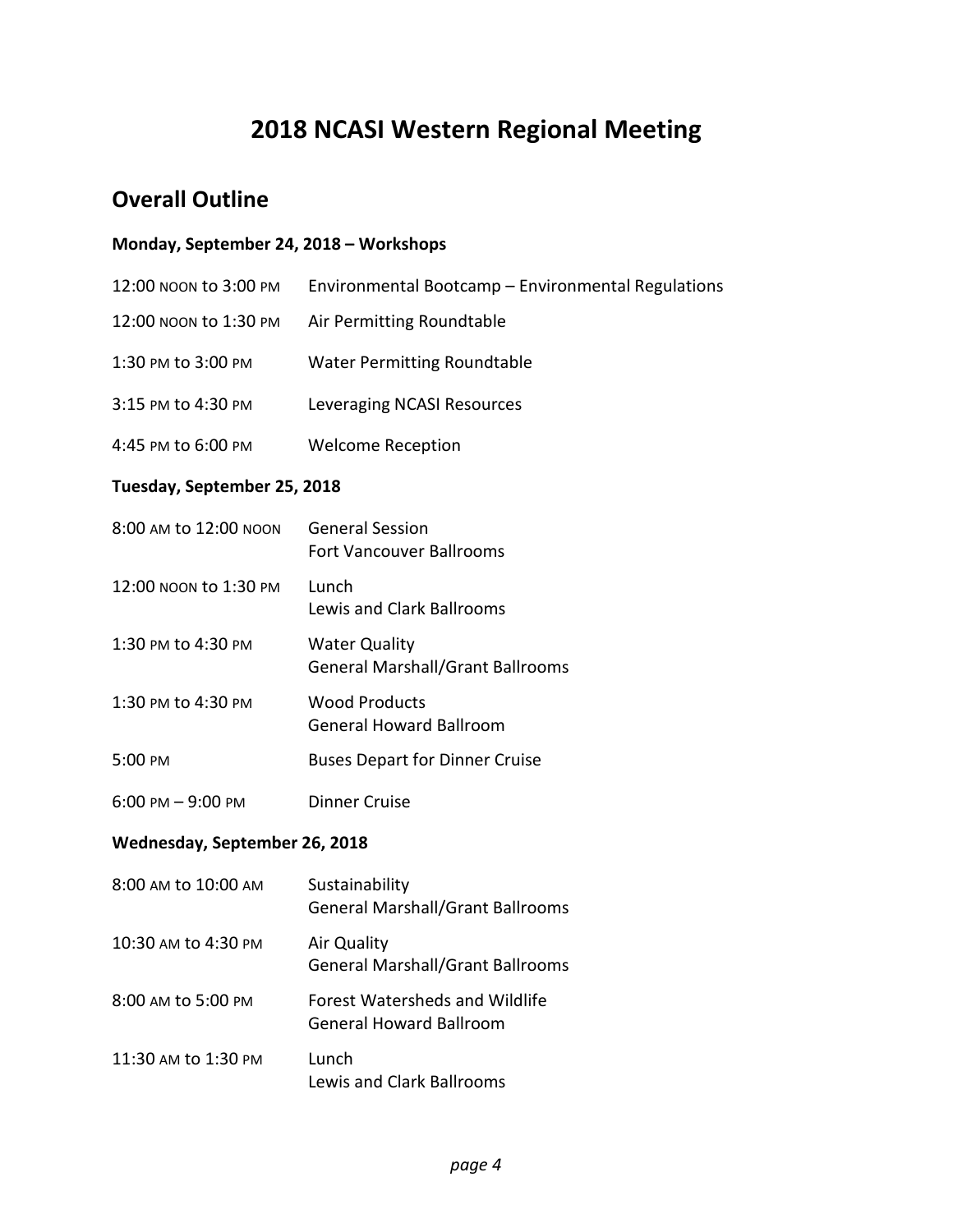# **Workshop and Webcast Environmental Bootcamp – Environmental Regulations in the Pulp and Paper Industry**

Monday, September 24, 2018 12:00 to 3:00 PM (lunch provided)

Moderators – Paul Wiegand, Derek Sain, and Zach Emerson, NCASI Aaron Day, Trinity Consulting

This workshop will review the system of federal regulations that apply to the pulp and paper industry. The discussion will include a summary of the regulations, background and history of application to the industry, and current topics related to managing environmental programs in compliance with these regulations. The workshop is designed for new-to-position staff at pulp, paper, and wood products facilities as well as those desiring a refresher on regulations. The session and webcast will be open to all individuals eligible for attendance at the NCASI Western Regional Meeting (including NCASI Member Companies, government agency staff, and those with academic affiliations).

Regulations to be covered will include:

- Clean Air Act (CAA)
- Clean Water Act (CWA)
- Resource Conservation and Recovery Act (RCRA)
- Toxic Substances Control Act (TSCA)
- Superfund Amendments Reauthorization Act (SARA)
- Spill Prevention Control and Countermeasures (SPCC)
- Comprehensive Environmental Response, Compensation, and Liability Act (CERCLA)

The workshop will be webcast for participants not planning to travel to the Western Regional Meeting. NCASI Member participants will be provided with an electronic copy of NCASI's Handbook of Environmental Regulations and Control Handbooks: Volume 1 – Pulp and Paper Manufacturing, and Volume 2 – Wood Products Manufacturing.

The workshop is free to those registered for one or more days of the Western Regional Meeting. The cost for attending the workshop only will be \$75. There is no charge for participating in the webcast.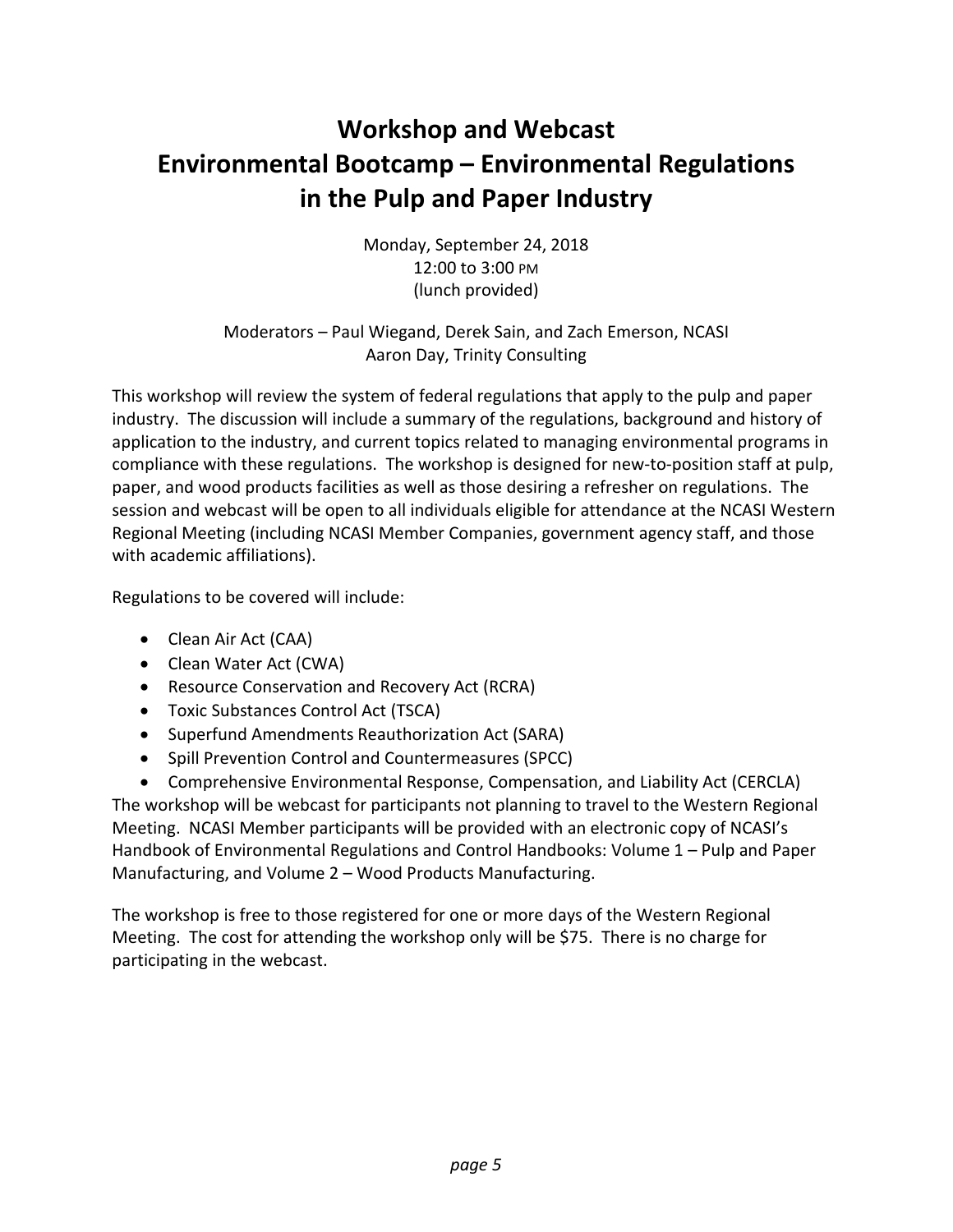# **Workshop**

# **Roundtables on Air and Water Permitting**

Monday, September 24, 2018 12:00 to 3:00 PM (lunch provided)

Moderators – Zach Emerson and TBD, NCASI

The workshop will consist of two sequential roundtables covering current topics in air and water permitting in Oregon, Washington, and Idaho. Discussion topics may include the Oregon air toxics rule, developments in MACT permitting, updates to the Washington Permit Writers Guide, Oregon NPDES permitting, and implementation of recently updated water quality criteria in the region.

# **Workshop**

# **Leveraging NCASI Resources**

Monday, September 24, 2018 3:15 to 4:30 PM

Moderator – Paul Wiegand, NCASI with Vipin Varma, Kirsten Vice, and Ben Wigley, NCASI

The workshop will provide participants with an introduction to each of NCASI's primary technical programs and a summary of the resources that are available to Member Companies as part of each program area. The session will be followed by an informal reception to encourage networking with meeting attendees.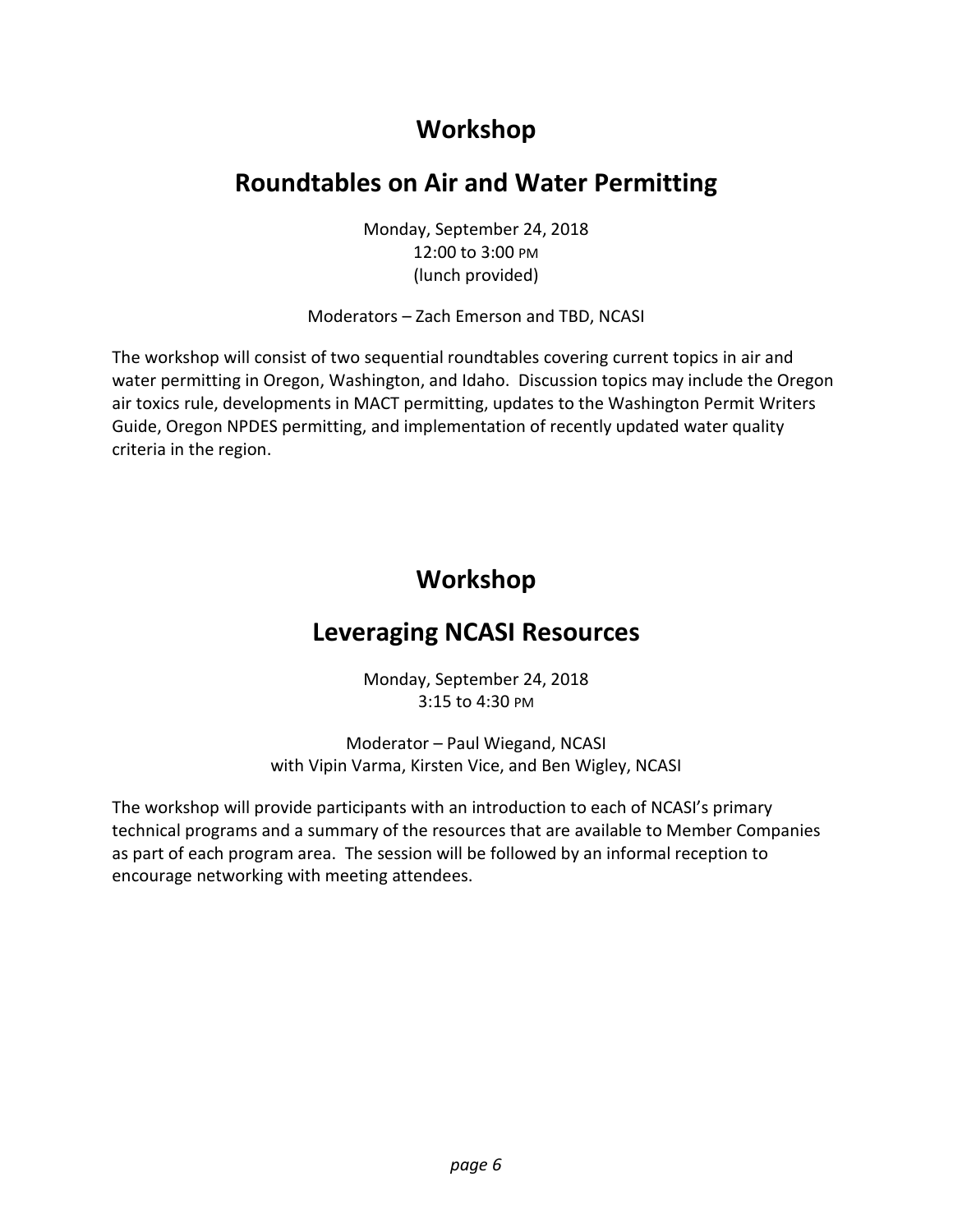# **General Session**

Tuesday, September 25, 2018 8:00 AM to 12:00 NOON Fort Vancouver Ballrooms

Moderator – Russell Strader, Boise Cascade

- 8:00 Welcome and Introduction *Paul Wiegand, NCASI Russell Strader, Boise Cascade*
- 8:20 Opening Remarks Celebrating NCASI's 75<sup>th</sup> Anniversary *Dirk Krouskop and Reid Miner, NCASI*
- 9:00 Career Reflections and Influential Science *Bently Wigley and Reid Miner, NCASI*
- 9:30 Break
- 10:00 Update on Priorities at EPA Region 10 *Anthony Barber, US Environmental Protection Agency*
- 10:30 Emerging AF&PA Priorities and Focus Areas *Paul Noe, American Forest and Paper Association*
- 11:00 Carbon Policy in the Northwest *Chris McCabe, Northwest Pulp and Paper Association*
- 11:30 Forest Watershed and Wildlife Science Affecting Wood Supplies in the West *Darren Miller, NCASI*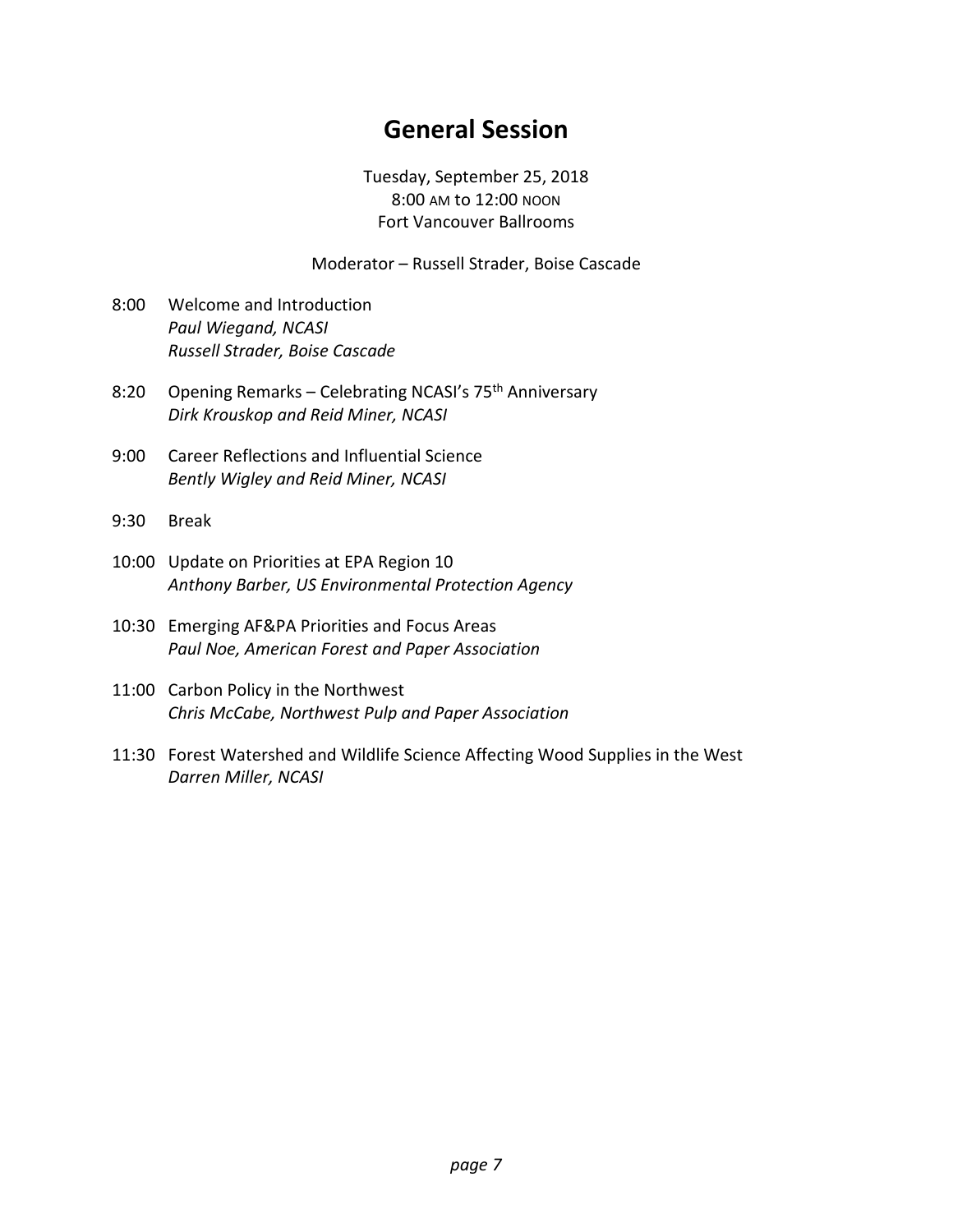# **Water Quality**

Tuesday, September 25, 2018 1:30 to 4:30 PM General Marshall/Grant Ballrooms

Moderator – Terry Bousquet, NCASI

- 1:30 Water Regulatory Developments and Other Issues of Regional Interest *Paul Wiegand and Giffe Johnson, NCASI*
- 2:00 Water Quality Protection Program Priorities in Oregon and Washington *Susan Braley, Washington State Department of Ecology Justin Green, Oregon Department of Environmental Quality*
- 2:45 Fecal Indicator Bacteria Site-Specific Assessment Tools and Alternative Tests *Terry Bousquet and Renee Ragsdale, NCASI*
- 3:10 Break
- 3:30 Aerated Stabilization Basin Dredging Plan Development and Evaluation *Bryan Carroll, American Process Group*
- 4:00 Arsenic and Copper: Measurement, Aquatic Chemistry, and Ambient Conditions *Barry Malmberg, NCASI Jeff Nason and Joe Mitzel, Oregon State University (invited)*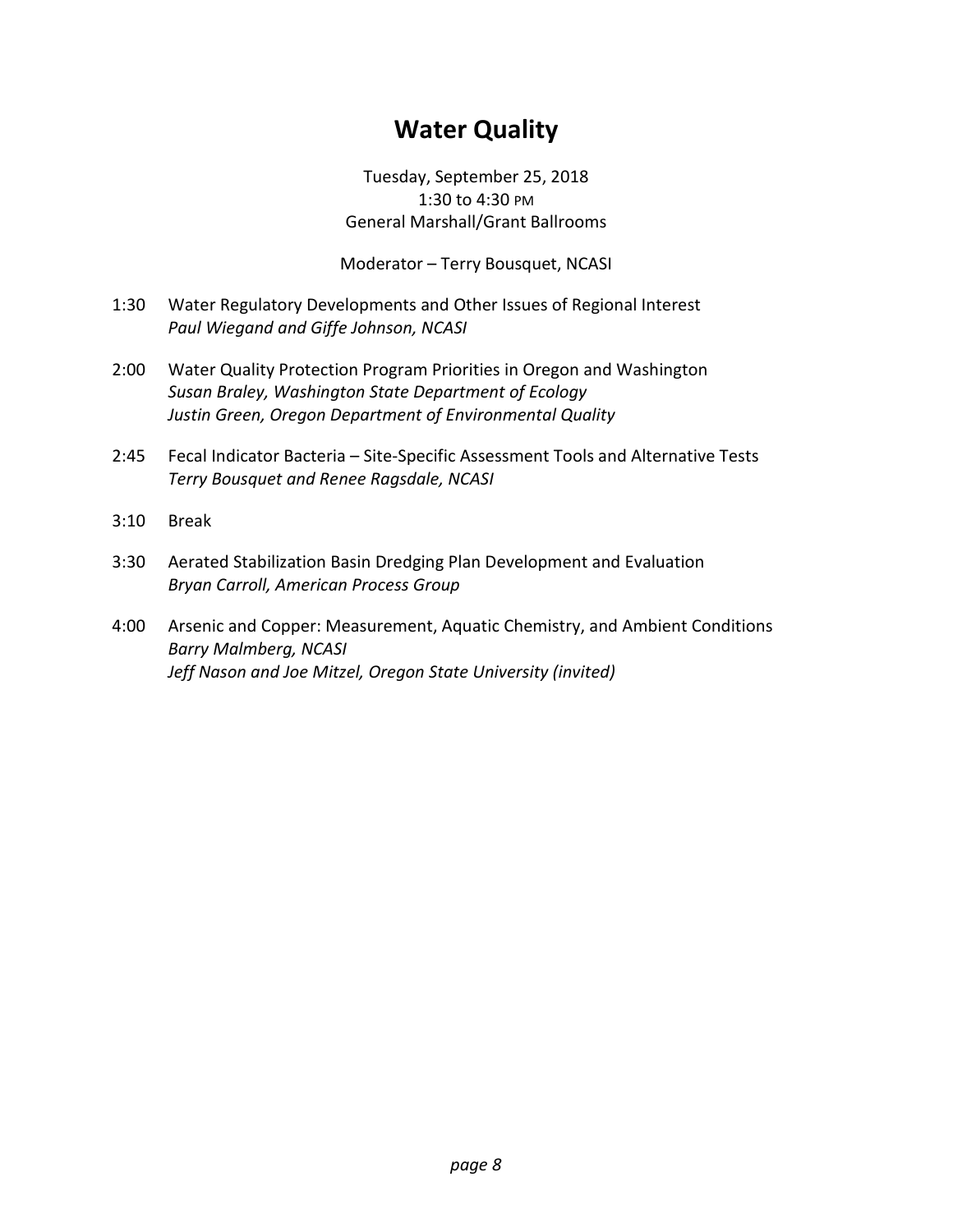# **Wood Products**

Tuesday, September 25, 2018 1:30 to 4:30 PM General Howard Ballroom

Moderator – Ric Law, NCASI

- 1:30 Update on EPA PCWP MACT Activities *Tim Hunt, American Forest and Paper Association*
- 2:00 NCASI Technical Support for Current EPA PCWP MACT Activities *Rob Crawford, NCASI*
- 2:30 Thermophilic Biofilter Implementation at an MDF Plant *John Bird, Arauco North America*
- 3:00 Break
- 3:30 Atmospheric Dispersion Modeling Approaches for Lumber Kilns Potential Pitfalls and **Solutions** *Chad Darby, Brian Eagle, and Brian Snuffer, Maul Foster & Alongi*
- 4:00 Wastewater Pretreatment/Treatment Considerations for Wood Products Facilities *Andrew Hodgkinson, Jacobs Consultancy*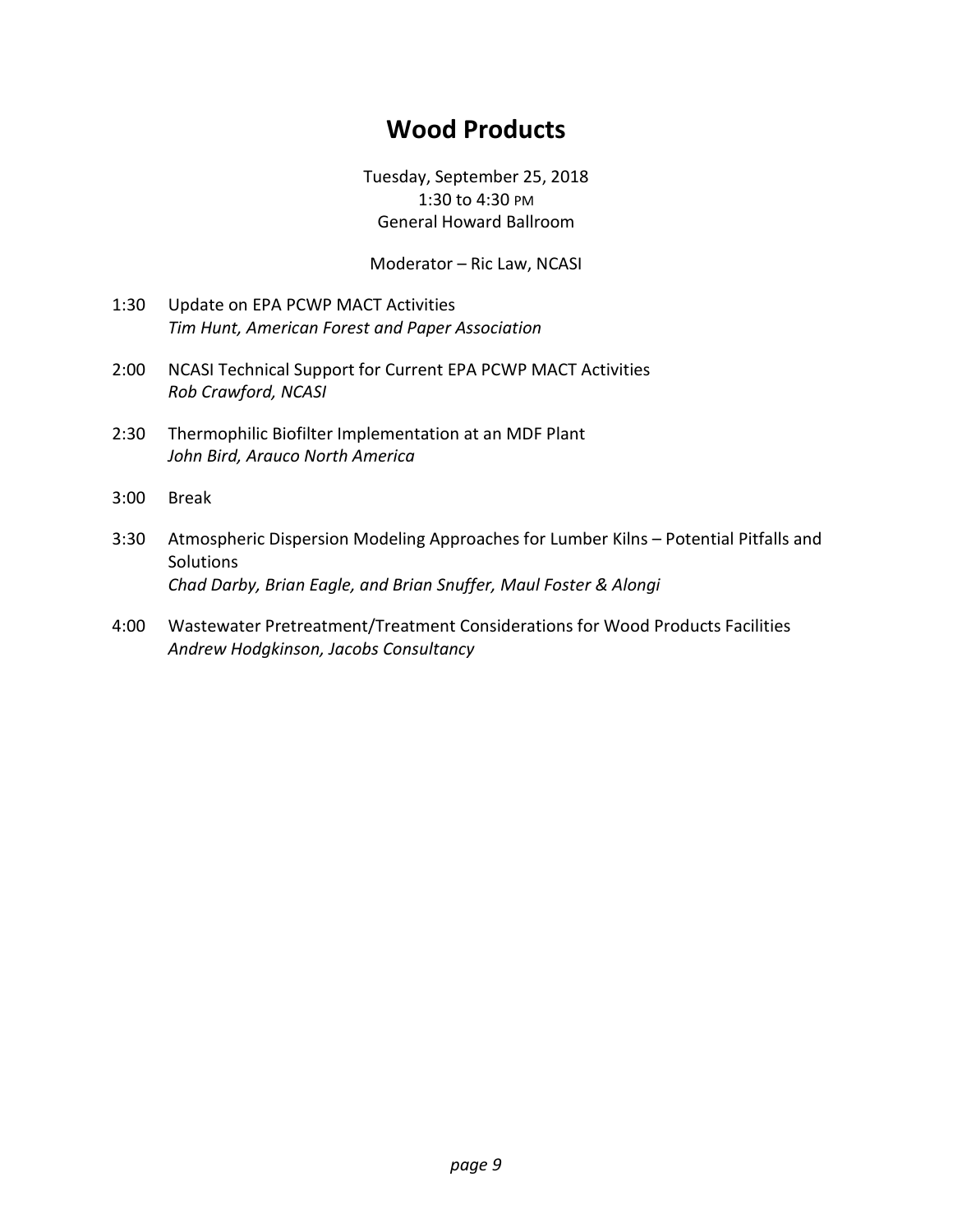# **Sustainability**

Wednesday, September 26, 2018 8:00 to 10:00 AM General Marshall/Grant Ballrooms

Moderator – Barry Malmberg, NCASI

- 8:00 Public Perception and Trends in Measuring Sustainability of Forest Products *Kirsten Vice, NCASI*
- 8:20 The Natural Capital Protocol and the Forest Products Sector Guide Overview and Case Studies *Luis Rochartre, World Business Council for Sustainable Development*
- 9:00 The Role of Beneficial Use in the Pursuit of a Circular Economy *Derek Sain and Caroline Gaudreault, NCASI*
- 9:30 North American Solid Residual and Beneficial Use Practices *Barry Malmberg, NCASI*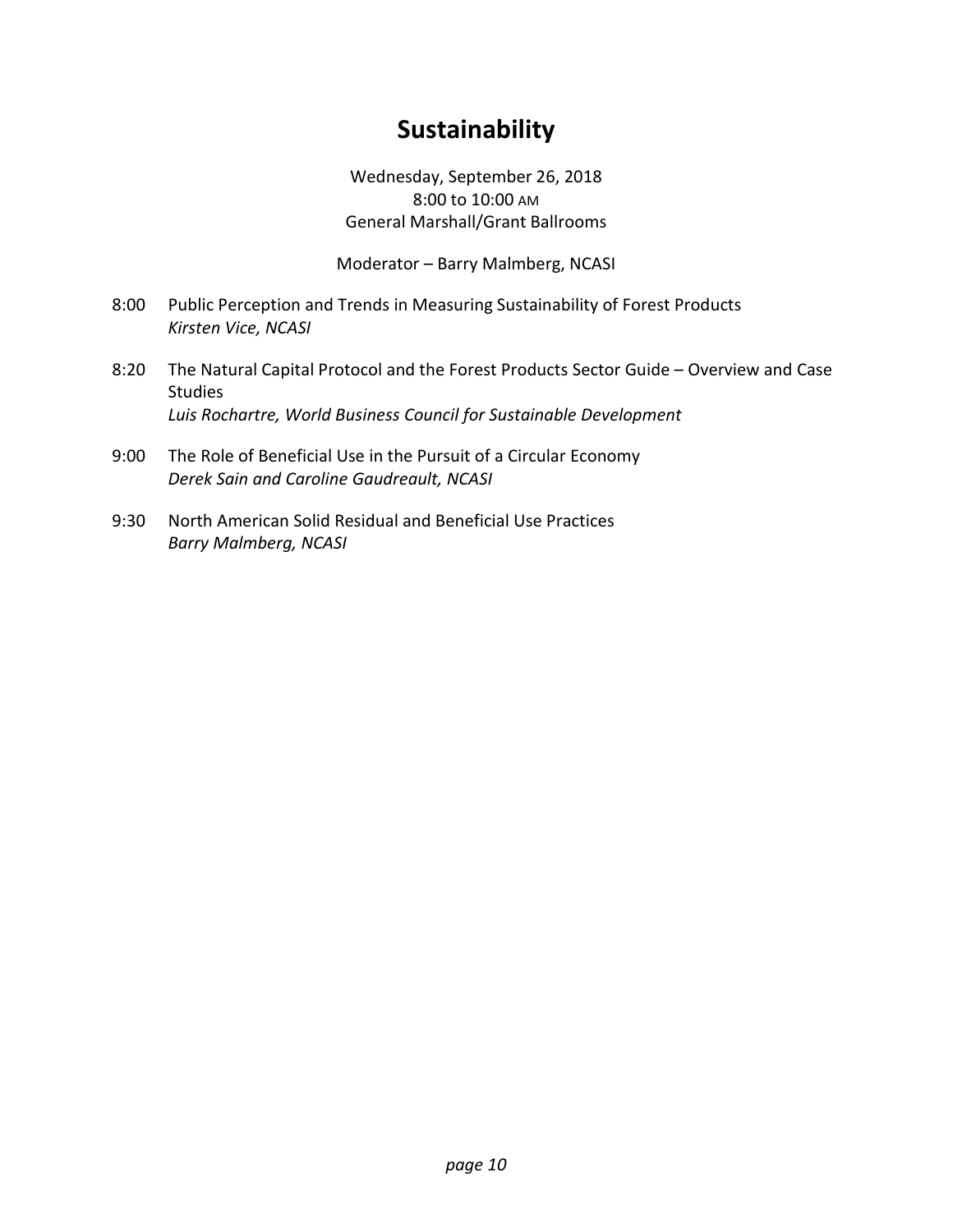# **Air Quality**

Wednesday, September 26, 2018 10:30 AM to 4:30 PM General Marshall/Grant Ballrooms

Moderator – Zach Emerson, NCASI

- 10:30 Air Quality Topics of Regional Interest in Oregon and Washington *Ali Mirzakhalili, Oregon Department of Environmental Quality Philip Gent, Washington State Department of Ecology*
- 11:15 Air Quality Regulatory Update and Focus Areas in this Session *Vipin Varma, NCASI*
- 11:30 Lunch
- 1:30 BACT and LAER for Air Toxics Overview and Case Studies *Anna Henolson and Beth Ryder, Trinity Consultants*
- 2:00 Novel Techniques for Refined Emissions Estimates for Process Sources *Zach Emerson, NCASI*
- 2:30 Test Program to Measure Air Toxics in Kraft Digester Non-Condensable Gases *Josh Childers, Clean Air Engineering*
- 3:00 Break
- 3:30 Planning and Implementation of the Subpart MM RTR Rule Changes *TBD, All4, Inc.*
- 4:00 Update on NCASI Air Quality Research Activities *TBD, NCASI*